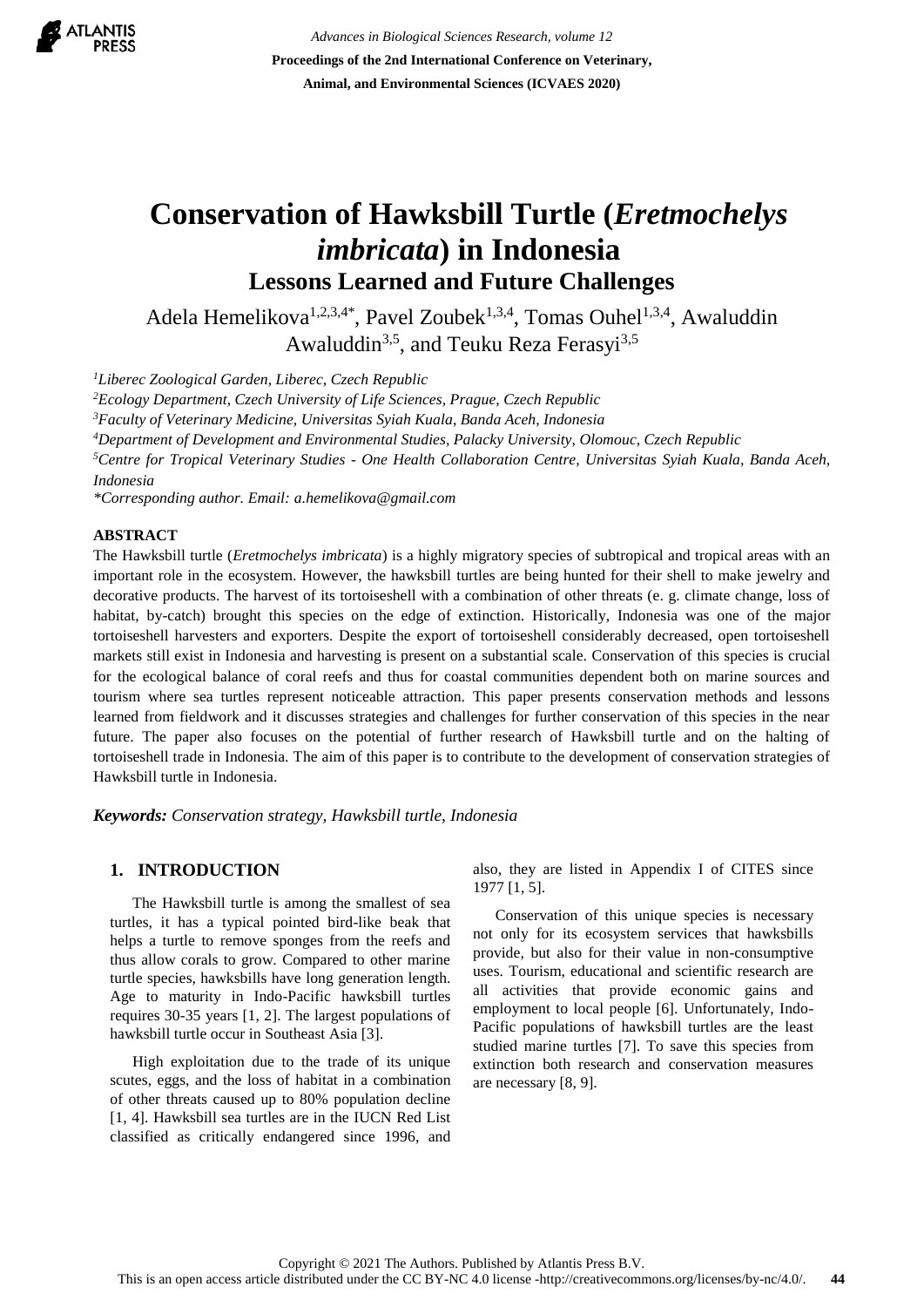

#### **2. TORTOISESHELL TRADE**

Tortoiseshell consists of keratin that is why the scutes are easy to cut and mold into different shapes through the application of heat. The scutes are formed into many decorative products and jewelry [10]. The tortoiseshell trade in Southeast Asia is closely connected with European colonialism. The Portuguese, Dutch, French, and English played a major role in global trade. During the 20th century, Japan became the largest tortoiseshell importer and Indonesia was its main source of the shell [1, 11]. In 1992, the Japanese import of tortoiseshell ceased which led to the decline in the volume of Indonesian tortoiseshell trade [1]. However, the volume of this trade is still substantial. The collection of tortoiseshell still occurs in numerous places, with most of the trade appearing to be disorganized and underground [8, 12].

Within the last 150 years, there were harvested more than 9 million hawksbills for their tortoiseshell around the globe [13] and Indonesia is historically one of the main harvesters and exporters [12]. Recent (between January 2015 and August 2018) seizures from Indonesia, Malaysia and Vietnam recorded trade of 174 stuffed, and 936 crafted products with almost 1 tonne of raw scutes [14].

# **3. CONSERVATION OF HAWKSBILL TURTLE IN INDONESIA**

In the following paragraphs there are presented the conservation measures and steps that are being implemented in Indonesia towards saving the Hawksbill turtle from extinction.

In Indonesia, all species of sea turtles have full law protection and its catch, keeping, trade, and consumption are forbidden with up to 5-year sentence in prison and a fine up to 1 billion IDR [15,16]. Indonesian ministry of environment and forestry issues national action plans (NAPs) for the conservation of sea turtles in 5-year periods. Many nesting beaches of sea turtles are already protected in Indonesia and national programs for further protection of these places are in progress [17]. Unfortunately, only minor attention is paid for the illegal tortoiseshell trade and there are no governmental strategies to eradicate this market in Indonesia. The prime role in halting the trade in turtles is NGOs [8].

Tortoiseshell trade is long-term monitored by TRAFFIC, but only historically known places are monitored [8]. Also, ProFauna Indonesia [18] observes known areas of tortoiseshell trade. Law enforcements are crucial for halting tortoiseshell trade in Indonesia [8, 18]. For example, ProFauna Indonesia successfully cooperated with the Nature Conservation Agency on seizures of tortoiseshell products in Bali and Yogyakarta (both in 2003) [18]. However, based on our experience, these law enforcement actions are usually a result of intensive lobbying from NGOs.

Our team was part of two multi-stakeholder actions towards sea turtle conservation in Indonesia. First, on Bangkaru, Aceh Singkil Regency, Sumatra, in 2016 our team was asked by rangers of Bangkaru Island (the Pulau Banyak archipelago, Sumatra) to help with turtle eggs poaching. According to rangers' data, there were zero hatchlings for almost two months, therefore, together with local authorities, we initiated steps to help the sad situation. Eventually, three poachers were arrested. It was the first time in Sumatra that poachers were arrested and went to prison. Second, at the beginning of the year 2018, we were part of the investigation team that managed to acquire more than 1200 turtle eggs and bottles with explosives for blast fishing. Investigations continued in the following months. In December 2018, together with police and Marine Resources Agency, there was acquired tortoiseshell jewelry from around 300 hawksbill turtles in Berau Regency, Kalimantan. The acquisition was being prepared for several months. It is noteworthy that ProFauna Indonesia (2014) stated that 'tortoiseshell trade in Berau is rampant'. Hopefully, this action considerably contributed to the eradication of tortoiseshell trade in Berau.

We strengthen the importance of communities and their role in conservation. In both cases, we continued in implementing conservation steps. The arrested poachers from Bangkaru spent almost two years in prison, and then we invited them to join a unique educational project at local schools to offer them an alternative source of income. All of them agreed and joined the project. We gave them training and the expoachers became ambassadors of turtle and marine conservation during lectures at 27 schools in the region. At the end of the project, they were given boats to ensure for them a long-term and sustainable source of income.

In Berau, local vendors declared and signed a declaration prepared by the Regent of Berau Regency that they will not be selling tortoiseshell products again. As an alternative, local vendors and craftsmen were given tools to be able to work with coconut shells instead of tortoiseshell. With one vendor of tortoiseshell jewelry, a trial is in the process because 6 months after the seizure, the vendor started selling these products again.

It is necessary to motivate government stakeholders and community members to enforce the law and to take actions. To promote sustainable solutions and conservation actions with positive effect on biodiversity in Indonesia, Liberec Zoo, Czech Republic and the Czech Coalition for Biodiversity Conservation (CCBC), in cooperation with the Embassy of the Czech Republic in Jakarta, bestowed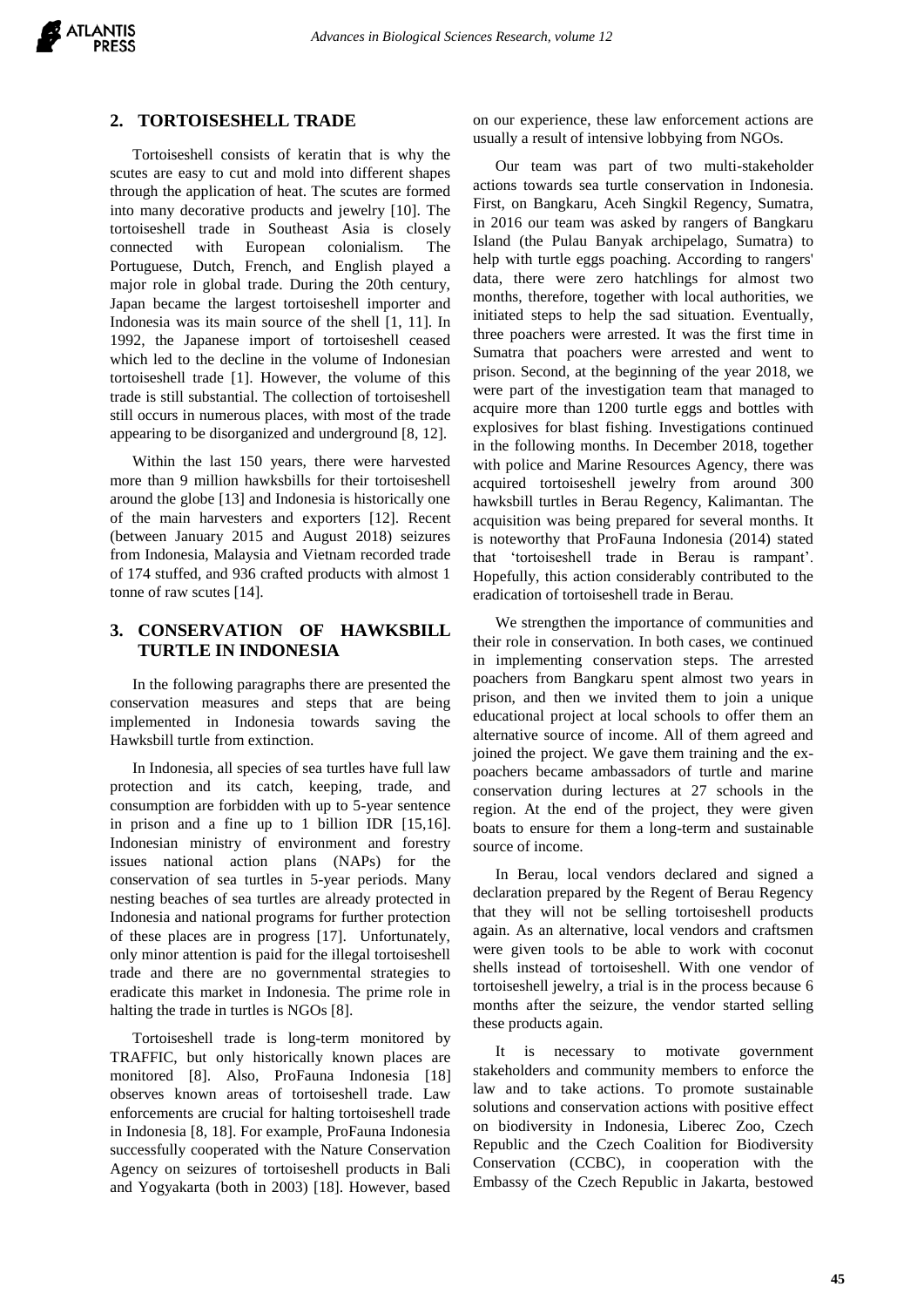

awards to government officials from the Berau region, along with several members of the army, officials of the Ministry of Maritime Affairs and Fisheries, police and non-governmental organizations for their extraordinary contribution to biodiversity conservation. These awards serve as great motivation to people to take steps towards conservation.

# **4. FUTURE CHALLENGES**

Hawksbill turtles are critically endangered, but also among the least studied marine turtles especially in Indo-Pacific. A lot of research is needed in order to define rookeries, foraging habitats, migratory tracks, and population genetic structures [4, 7]. As only limited data and research exist, it substantially restricts further analysis and preparation of conservation steps [4, 19, 20].

Improved understanding of genetic diversity and phylogeography in hawksbills turtles especially in Southeast Asia is stressed by many research and evidence suggest that there exist transoceanic migrations, including connections between the Atlantic Ocean and Indo-Pacific [21]. To define populations and determine the gene flow among different populations it is critical to understand population function and migratory patterns. Based on that, it is possible to prepare a proper conservation management [20, 21].

One of the possibilities that allow us to study populations is to extract mitochondrial DNA to define haplotypes of different populations from tortoiseshell items. DNA can be also taken from skin tissue or mucus - for example from nesting females [9, 10, 21]. There are only two previous studies that extracted DNA from tortoiseshell items [9, 10]. WWF Australia is now concentrating its efforts on development of genetic techniques to accurately define poaching hotspots [9].

WWF Australia [9] is also planning to establish GeneBank of hawksbill turtles in Indo-Pacific. We see a great potential for Indonesia to cooperate with WWF Australia in the development of the GeneBank. Indonesia could considerably contribute to the research and conservation of hawksbill turtles.

# **5. CONCLUSION**

Hawksbill turtles were traded on a large scale in the previous decades. Even though the trade has decreased already, it still exists in many areas throughout Indonesia. Its conservation is vital not only for the balance of the sea ecosystem, but also for local communities that can profit from tourism and research connected with marine turtles and coral reefs. The future conservation measures must be based on proper scientific data and the whole process till community outreach should be planned systematically in accordance with people's needs and sustainable development. For the following years it is vital to study more deeply the genetic structure of hawksbills in Indonesia. We advise to focus especially on market survey of tortoiseshell trade and the consequent analysis of mitochondrial DNA from tortoiseshell. Last but not least, in the most rampant areas of tortoiseshell trade, work with local communities should be initiated.

# **AUTHORS' CONTRIBUTIONS**

AH, TO, and TZ have contributed equally to the work.

## **ACKNOWLEDGMENTS**

We would like to thank to all our partners -WAZA, Disney Foundation, Yayasan Penyu Indonesia, Embassy of the Czech Republic in Jakarta, local government of Berau, Turtle Foundation, Konservasi Biota Laut Berau, Ecosystem Impact Foundation, and HAkA.

## **REFERENCES**

- [1] J.A. Mortimer, M. Donnelly, Eretmochelys imbricate, The IUCN Red List of Threatened Species 2008, e.T8005A12881238, IUCN SSC Marine Turtle Specialist Group, 2008, [https://dx.doi.org/10.2305/IUCN.UK.2008.RLTS.](https://dx.doi.org/10.2305/IUCN.UK.2008.RLTS.T8005A12881238.en) [T8005A12881238.en.](https://dx.doi.org/10.2305/IUCN.UK.2008.RLTS.T8005A12881238.en)
- [2] P.C.H. Pritchard, J.A. Mortimer, Taxonomy, external morphology, and species identification. In: K.L. Eckert (Ed.), Research and management techniques for the conservation of sea turtles, 1999, 15-20, IUCN/SSC Marine Turtle Specialist Group Publication No. 4/1999.
- [3] A.B. Meylan, M. Donnelly, Status justification for listing the hawksbill turtle (*Eretmochelys imbricata*) as critically endangered on the 1996 IUCN Red List of Threatened Animals. Chelonian Conserv. Biol. 3(2) (1999) 200-224.
- [4] H. Nishizawa, J. Joseph, Y.K. Chong, Spatiotemporal patterns of mitochondrial DNA variation in hawksbill turtles (*Eretmochelys imbricata*) in Southeast Asia. J. Exp. Mar. Biol. Ecol. 474 (2016) 164-170.
- [5] CITES, "Appendices I, II and III": Convention on International Trade in Endangered Species of Wild Fauna and Flora, CITES Secretariat, CITES, Geneva, Switzerland: 2019a, Available online on 2020-04-09.